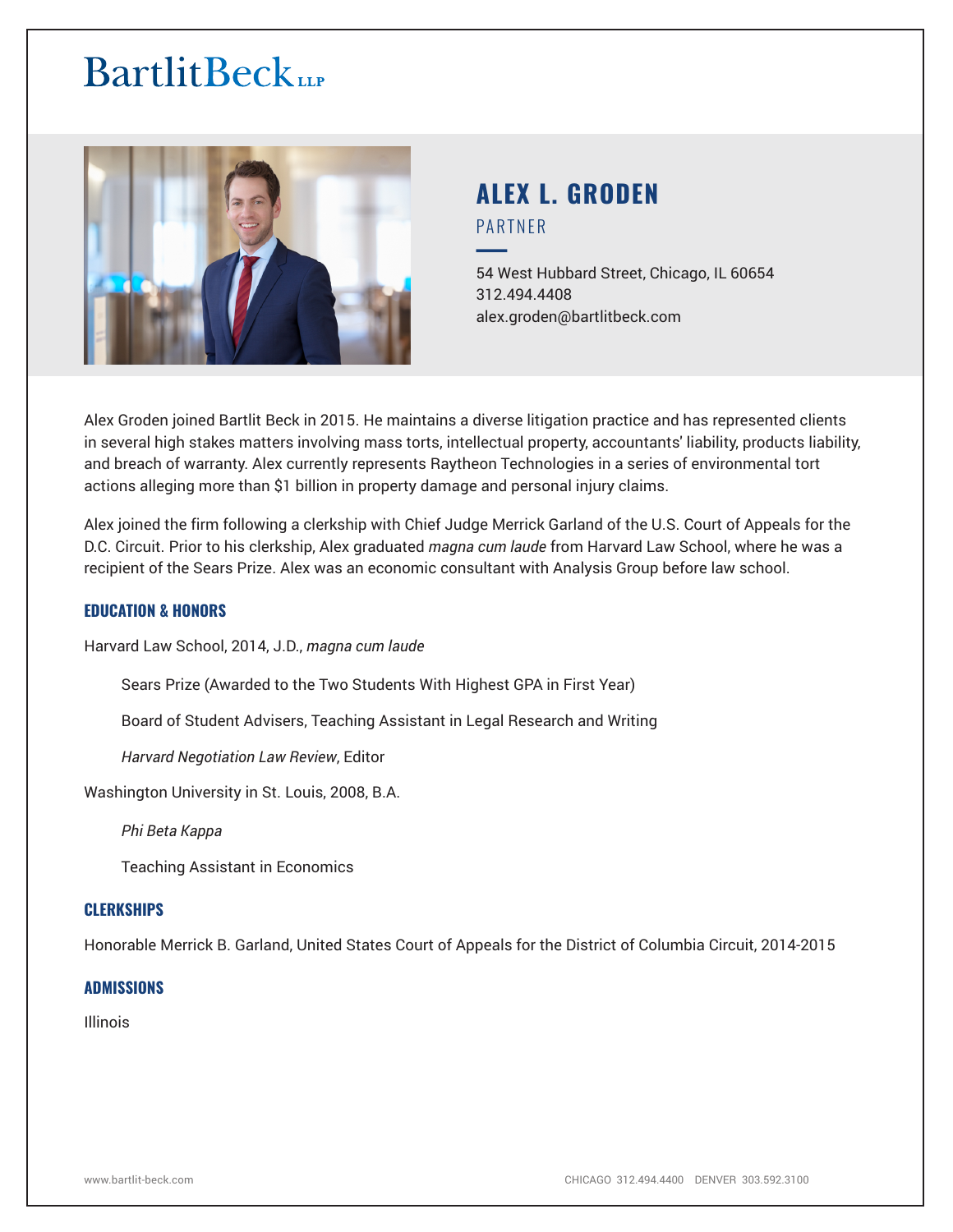# **BartlitBeck**

### **REPRESENTATIVE MATTERS**

#### *Adinolfe et al v. Pratt & Whitney* (S.D. Fla.)

Trial counsel for Pratt & Whitney (a division of Raytheon Technologies) in environmental tort cases alleging groundwater contamination in and around Pratt & Whitney's facility in Palm Beach County, Florida, involving more than \$1 billion in alleged property damage and personal injury claims. Defeated class certification (and excluded plaintiffs' main expert) after a 5-day evidentiary hearing.

#### *ET Plus Litigation* (Jackson County, Missouri)

Trial counsel for defendants Trinity Industries and Trinity Highway Products in class-action litigation involving product liability claims related to Trinity's ET Plus guardrail end terminal system. Trial is set for October 2020.

#### *Bayer CropScience LP v. BASF SE* (E.D. Va.)

Counsel for Bayer CropScience in patent dispute regarding polymorphs of tembotrione, the active ingredient in Bayer's Laudis® herbicide. Case settled soon after complaint was filed.

## **CASES TRIED OR OTHERWISE TAKEN TO JUDGMENT**

#### *Confidential Arbitration* (Chicago, New York)

Trial counsel for an accounting firm. Obtained a complete defense verdict following a two-week arbitration.

#### *UroPep v. Eli Lilly* (E.D. Tex., 2016-17)

Trial counsel for UroPep, securing a plaintiff verdict in a patent infringement jury trial concerning Eli Lilly's sales of Cialis to treat benign prostatic hyperplasia (BPH). The jury determined Eli Lilly infringed UroPep's patent, rejected all of Eli Lilly's invalidity defenses, and awarded \$20 million in damages.

### **PROFESSIONAL ACTIVITIES AND COMMUNITY SERVICE**

Illinois ARDC Hearing Board Officer, appointed by the Attorney Registration and Disciplinary Commission of the Supreme Court of Illinois

Children's Research Fund (affiliated with Ann & Robert H. Lurie Children's Hospital of Chicago) — Vice Chair, Fundraising

#### **BIG WINS**

Bartlit Beck Defeats Class Certification In Large Environmental Tort Case

# **NEWS**

Bartlit Beck Scores A Trio Of Patent Trial Verdicts 07.05.2017

John Hughes And Bartlit Beck Team Win \$20MM Plaintiff's Verdict Against Eli Lilly 04.24.2017

Alex Groden, Former Merrick Garland Clerk, Quoted in the Chicago Tribune